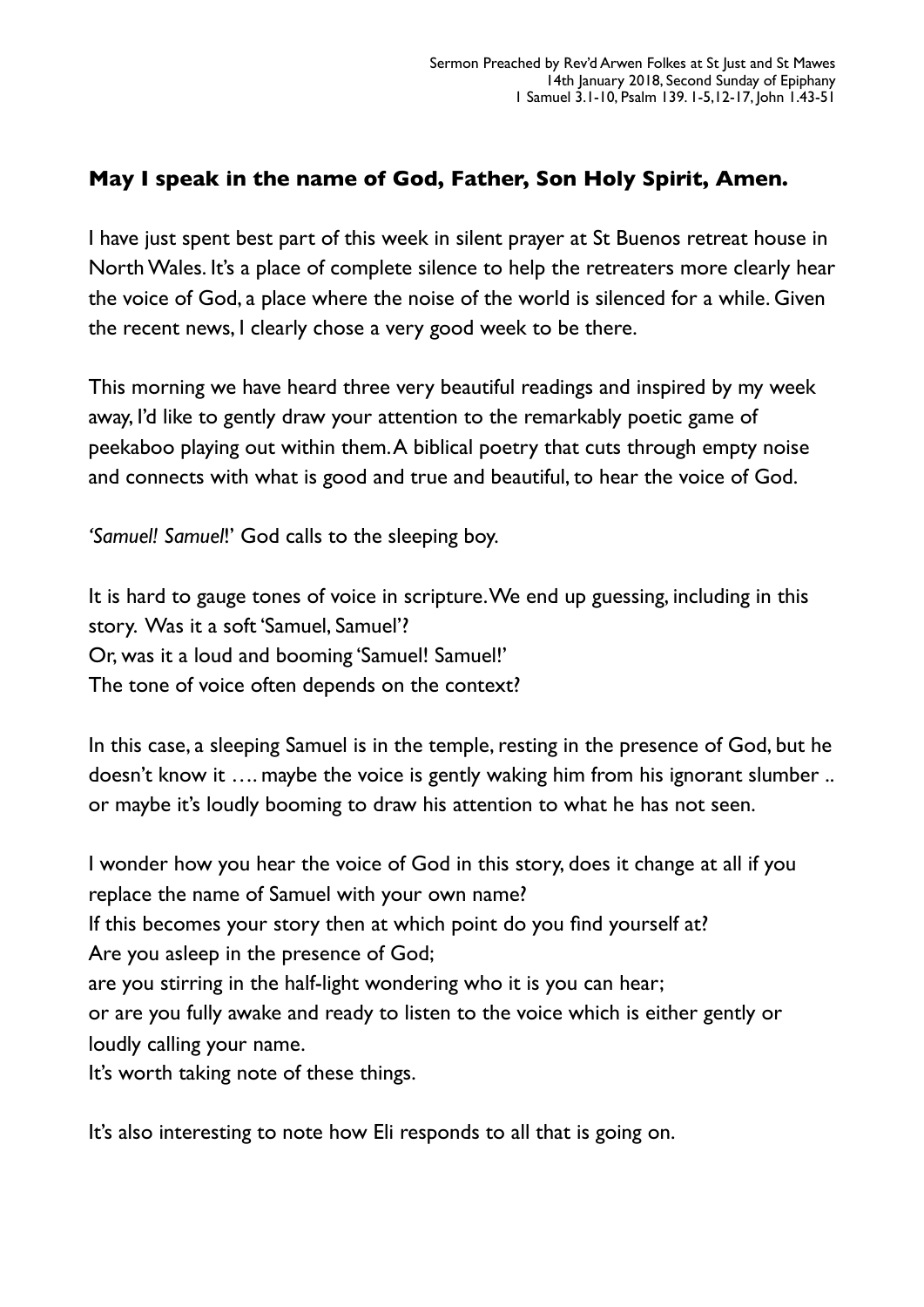The wise older man, slowly opens one eye, sees what this is all about and chooses not to say too much, resists the urge to directly name God or tell Samuel what's happening. Wise people clearly choose their words carefully.

In this case Eli knows how important it is for a person to personally recognise God and so he gently directs Samuel to be able to do so. Eli knows that a calling is between person and God. Your calling cannot be brokered by another because it is an intimately unfolding relationship of recognition.

'Peekaboo' to paraphrase God.

We play the game of 'Peekaboo' for almost all of our lives.

Wrapped in those simple hand gestures are very early memories of delight, surprise, and perhaps even relief, when the disappearing faces became visible again.

Then in later years playing it with children, it is revealed to be a game about belief … or 'grasping the concept of impermanence' as child experts might put it.

At first a baby only believes what it can see. But then they begin to understand that a thing can exist - namely a parent behind two hands - even when they aren't visible. And wrapped in this is an evolution of emotion; from those initial feelings of mild panic and despair there is growth into delight and hopeful anticipation. Crucially, we all learn that something doesn't need to be always visible in order to be believed in, in order to exist.

Sometimes the calling of us by God can feel like a game of Peekaboo.

But in quietly listening, and waiting, and watching … any feelings of panic and despair can evolve into feelings of delight and hopeful anticipation. Especially if we move our own hands from our face, just as Eli led Samuel to remove his.

Peekaboo to paraphrase God.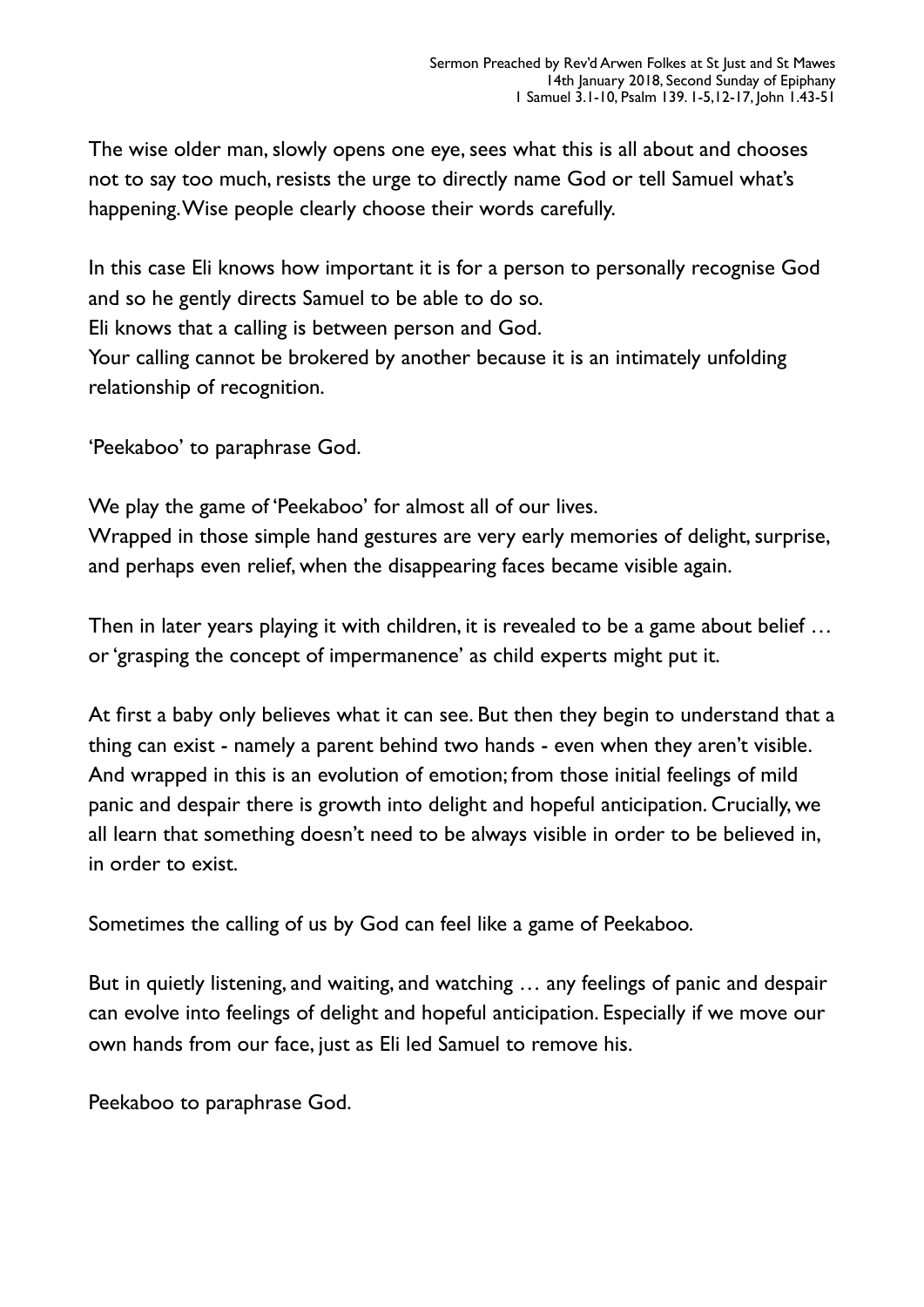It is written that 'The word of the Lord was rare in those days; visions were not widespread' and it might be written that the word of the Lord is rare in *these* days; visions are not widespread. It might be written that thoughtless words and a disappearing poetic imagination have diminished the idea of any invisible reality and mystery.

And, it is a reality and a mystery; this idea of being known by God, and being called by God, to recognise and respond to what is true and good.

It is a mystery so immense and so full of light and love that many find themselves here intrigued. Whether peeking through their hands, whether peeping with one eye open, or sat looking silently into the half-light. It is a mystery that endlessly calls to us whether we know it or not.

It is rooted in the same mystery that formed us in the womb and that knows our most intimate thoughts and ways. Not as some controlling machiavellian type of deity, but as one who purely delights in us. It's hard to accept, but it is all there in the psalm. God delights in our hiding, in our seeking, in our attempts to work things out and to live well. He doesn't wait for a finished article, but revels in our fashioning day by day, whether we are journeying or resting.

He sees things. He sees everyone of us.

'Come and see' Phillip to Nathanael. Nathanael sees Christ. Christ sees Nathanael and recognises him. 'Where did you come to know me?' asks Nathanael. 'I saw you' says Christ. And Nathanael sees the Son of God.

Peekaboo, to paraphrase God.

How would you hear his tone of voice if you were sat under the fig tree as the one being recognised by Christ. Is he rushed and harassed, or is he gently nurturing and calling and inviting.